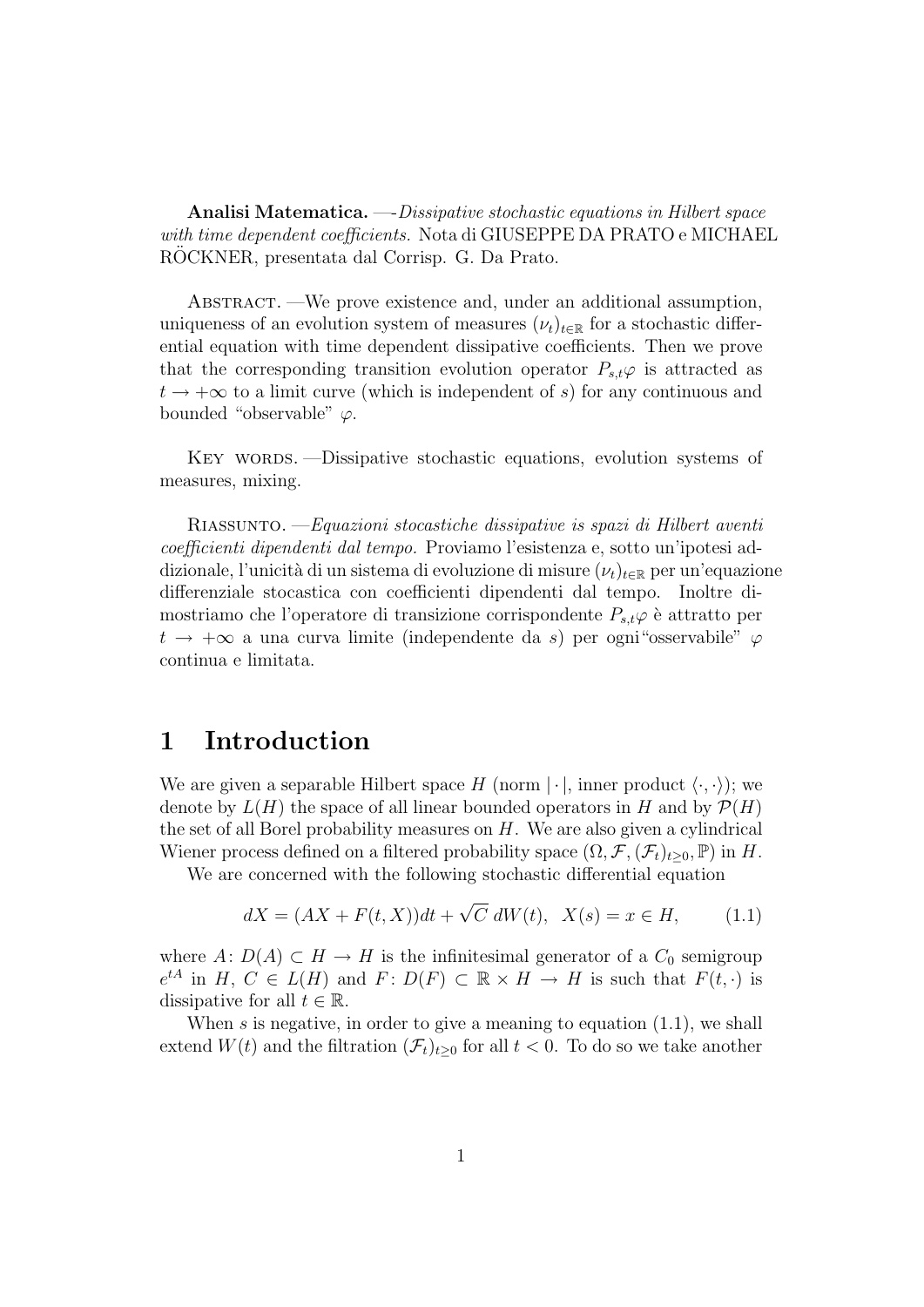cylindrical process  $W_1(t)$  independent of  $W(t)$  and set

$$
\overline{W}(t) = \begin{cases} W(t) & \text{if } t \ge 0, \\ W_1(-t) & \text{if } t \le 0. \end{cases}
$$

Moreover, we denote by  $\overline{\mathcal{F}}_t$  the  $\sigma$ -algebra generated by  $\overline{W}(s), s \leq t, t \in$  $\mathbb{R}, k \in \mathbb{N}.$ 

Concerning  $A, C, F$  we shall assume that

- **Hypothesis 1.1** (i) There is  $\omega > 0$  such that  $\langle Ax, x \rangle \leq -\omega |x|^2$  for all  $x \in D(A).$
- (ii)  $C \in L(H)$  is symmetric, nonnegative and such that

$$
\int_0^{+\infty} \text{Tr}\, \left[e^{tA} C e^{tA^*}\right] dt < +\infty.
$$

(iii)  $F : \mathbb{R} \times H \to H$  is continuous and there exist  $M > 0$  and  $K > 0$  such that

$$
|F(t,0)| \le M, \quad |F(t,x) - F(t,y)| \le K|x-y|, \quad \text{for all } x, y \in H, \ t \in \mathbb{R}.
$$

Moreover,

$$
\langle F(t,x)-F(t,y),x-y\rangle\leq 0,\quad \textit{for all}\; x,y\in H,\; t\in\mathbb{R}.
$$

A mild solution  $X(t, s, x)$  of (1.1) is an adapted stochastic process  $X \in$  $C([s,T];L^2(\Omega,\mathcal{F},\mathbb{P}))$  such that

$$
X(t,s,x) = e^{(t-s)A}x + \int_s^t e^{(t-r)A} F(r, X(r,s,x))dr + W_A(t,s), \quad t \ge s, \tag{1.2}
$$

where  $W_A(t, s)$  is the stochastic convolution

$$
W_A(t,s) = \int_s^t e^{(t-r)A} \sqrt{C} \, d\overline{W}(r), \quad t \ge s. \tag{1.3}
$$

It is well known that, in view of Hypothesis 1.1–(ii),  $W_A(t, s)$  is a Gaussian random variable in  $H$  with mean 0 and covariance operator  $Q_{t,s}$  given by

$$
Q_{t,s}x = \int_{s}^{t} e^{rA} Ce^{rA^*}x dr, \quad t \ge s, \ x \in H
$$
\n(1.4)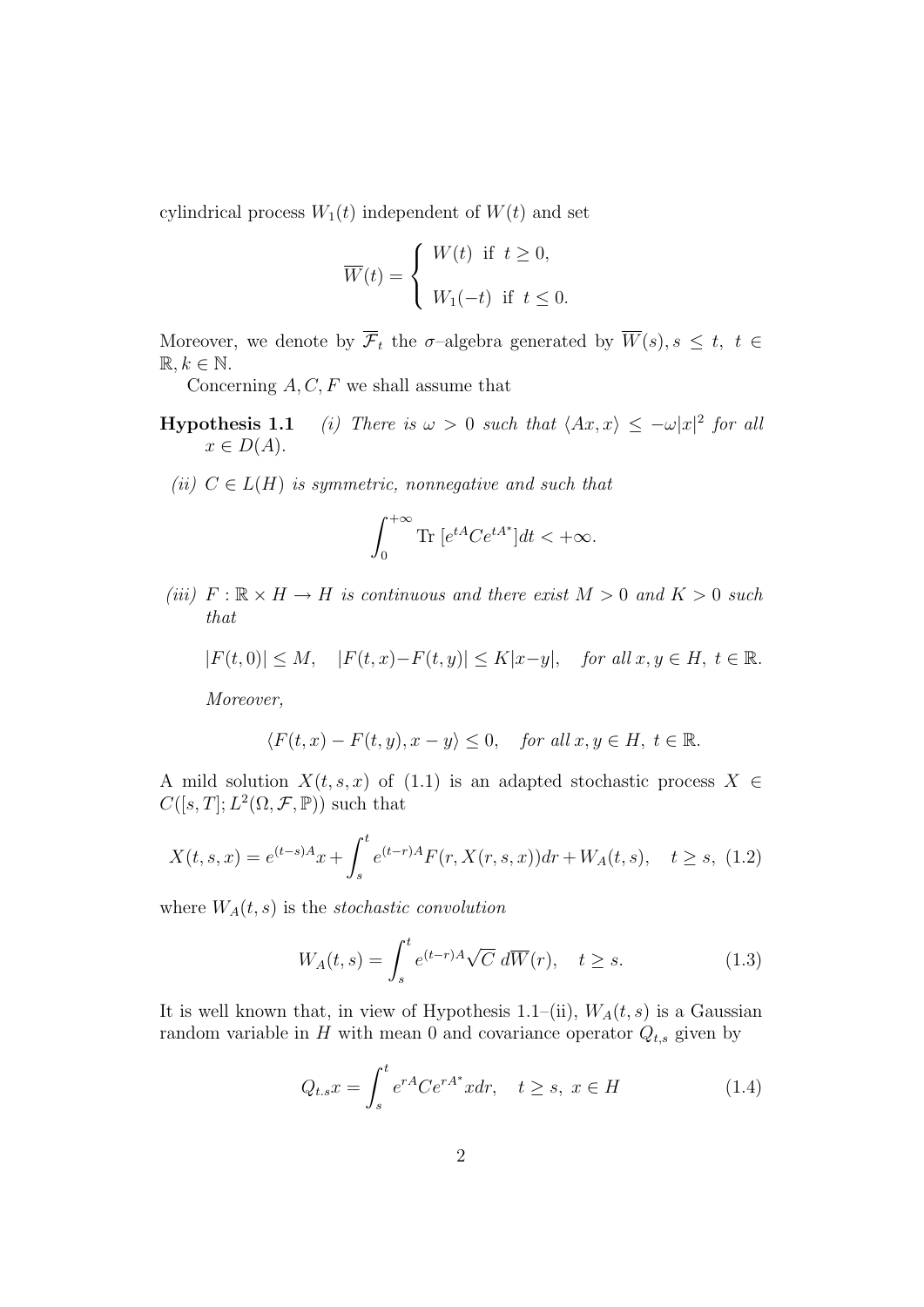and that thre exists a unique mild solution of  $(1.1)$ , see e.g. [5]. We define the transition evolution operator

$$
P_{s,t}\varphi(x) = \mathbb{E}[\varphi(X(t,s,x))], \quad t \ge s, \ \varphi \in C_b(H),
$$

where  $C_b(H)$  is the Banach space of all continuous and bounded mappings  $\varphi: H \to \mathbb{R}$  endowed with the sup norm

$$
\|\varphi\|_0 = \sup_{x \in H} |\varphi(x)|.
$$

**Remark 1.2** It is easy to check that  $P_{s,t}$  is Feller, that is  $P_{s,t} \varphi \in C_b(H)$  for all varphi  $\in C_b(H)$  and any  $s < t$ .

The aim of the paper is to prove the existence and, under a suitable condition, uniqueness of an evolution system of measures  $(\nu_t)_{t\in\mathbb{R}}$  indexed by R, see [2]. This means that each  $\nu_t$  is a probability measure on H and

$$
\int_{H} P_{s,t} \varphi(x) \nu_s(dx) = \int_{H} \varphi(x) \nu_t(dx) \quad \text{for all } \varphi \in C_b(H), \ s < t. \tag{1.5}
$$

This concept is the natural generalization of the notion of an invariant measure to non autonomous systems. We notice that an evolution system of measures indexed by R is a measure solution of the corresponding (dual) Kolmogorov equation in all the real line. So, it is a generalization of a measure solution of (1.1) on half–lines, see the paper [1].

Using the system  $(\nu_t)_{t \in \mathbb{R}}$  we are able to study the asymptotic behaviour of  $P_{s,t}\varphi(x)$ . We prove that

$$
\lim_{s \to -\infty} P_{s,t}\varphi(x) = \int_H \varphi(x)\nu_t(dx), \tag{1.6}
$$

and

$$
\lim_{t \to +\infty} \left[ P_{s,t} \varphi(x) - \int_H \varphi(x) \nu_t(dx) \right] = 0. \tag{1.7}
$$

The second result implies that  $P_{s,t}\varphi(x)$  approaches as  $t \to +\infty$  a curve, parametrized by  $t$ , which is independent of  $s$  and  $x$ . This is the natural generalization of the strongly mixing property for an autonomous dissipative sytem.

In a paper in preparation we shall study the case when the coefficient  $F(t, x)$  is singular, generalizing the results in [3].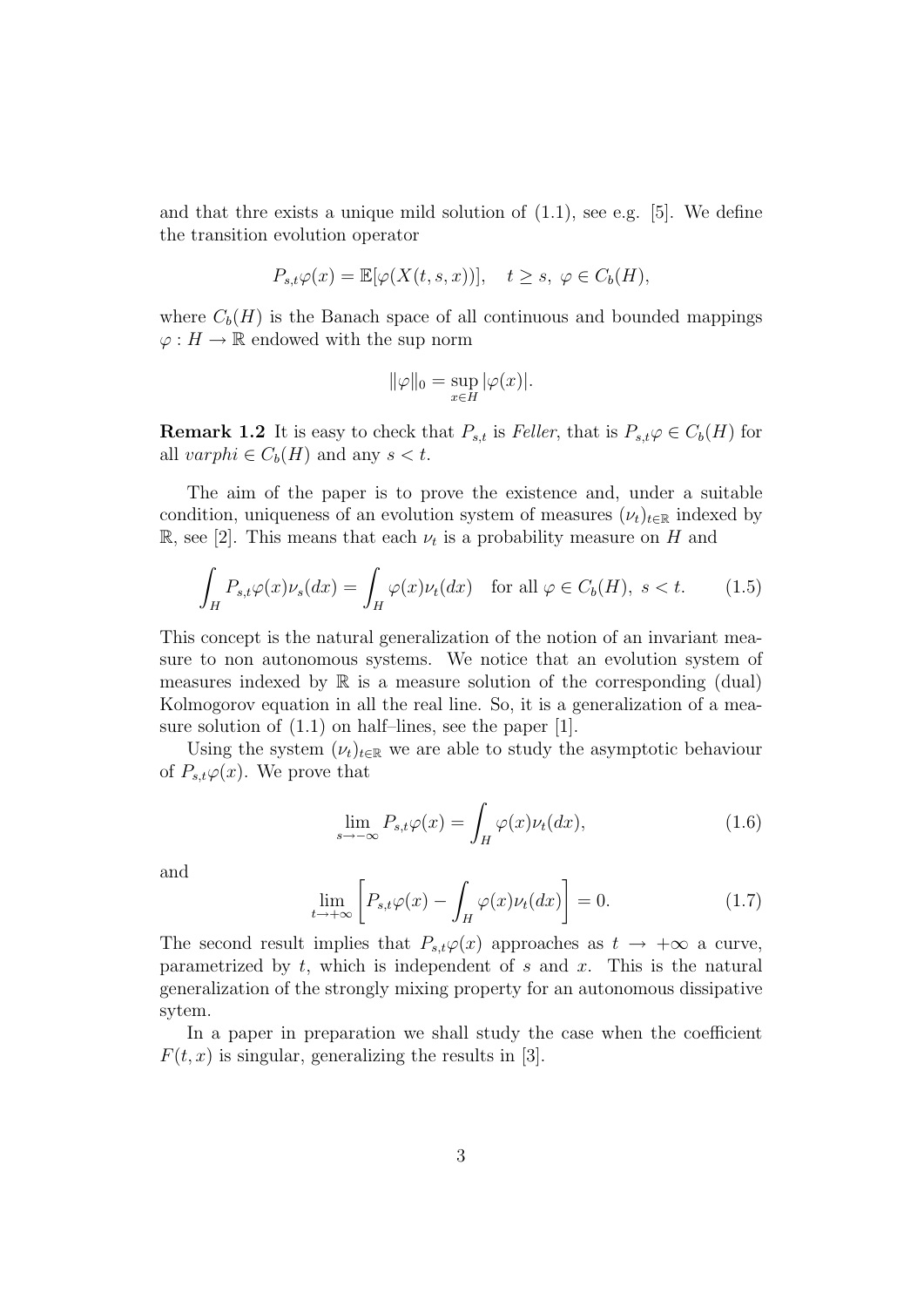## 2 Existence and uniqueness of an evolution family of measures indexed by R

It is convenient to write equation  $(1.1)$  as a family of deterministic equations indexed by  $\omega \in \Omega$ . Setting  $Y(t) = X(t, s, x) - W_A(t, s)$ , we see that  $Y(t)$ fulfills the deterministic evolution equation,

$$
Y'(t) = AY(t) + F(t, Y(t) + W_A(t, s)), \quad Y(s) = x.
$$
 (2.1)

**Lemma 2.1** For any  $m \in \mathbb{N}$  there is  $C_m > 0$  such that

$$
\mathbb{E}\left(|X(t,s,x)|^{2m}\right) \le C_m(1+e^{-m\omega(t-s)}|x|^{2m}).\tag{2.2}
$$

**Proof.** Multiplying (2.1) by  $|Y(t)|^{2m-2}Y(t)$  and taking into account Hypothesis 1.1, yields for a suitable constant  $C_m^1$ ,

$$
\frac{1}{2m} \frac{d}{dt} |Y(t)|^{2m} \le -\omega |Y(t)|^{2m} + \langle F(t, W_A(t, s)), Y(t) \rangle |Y(t)|^{2m-2}
$$
  
+ $\langle F(t, Y(t) + W_A(t, s)) - F(t, W_A(t, s)), Y(t) \rangle |Y(t)|^{2m-2}$   
 $\le -\omega |Y(t)|^{2m} + \langle F(t, W_A(t, s)), Y(t) \rangle |Y(t)|^{2m-2}$   
 $\le -\frac{\omega}{2} |Y(t)|^{2m} + C_m^1 |F(W_A(t, s))|^{2m}.$ 

By a standard comparison result it follows that

$$
|Y(t)|^{2m} \le e^{-m\omega(t-s)}|x|^{2m} + 2mC_m^1 \int_s^t e^{-m\omega(t-\sigma)} |F(\sigma, W_A(t, \sigma))|^{2m} d\sigma,
$$

and finally we find that, for some constant  $C_m^2$ ,

$$
|X(t,s,x)|^{2m} \leq C_m^2 e^{-m\omega(t-s)} |x|^{2m}
$$
  
+
$$
C_m^2 \left( \int_s^t e^{-m\omega(t-\sigma)} |F(\sigma, W_A(t,\sigma))|^{2m} d\sigma + |W_A(t,s)|^{2m} \right).
$$
 (2.3)

Now the conclusion follows taking expectation, recalling that in view of Hypothesis 1.1,

$$
|F(t,x)| \le |F(t,0)| + |F(t,x) - F(t,0)| \le M + K|x|, \quad t \in \mathbb{R}, \ x \in H,
$$

and using the fact that

$$
\sup_{t\in\mathbb{R},t\geq s}\mathbb{E}|W_A(t,s)|^{2m}<+\infty.
$$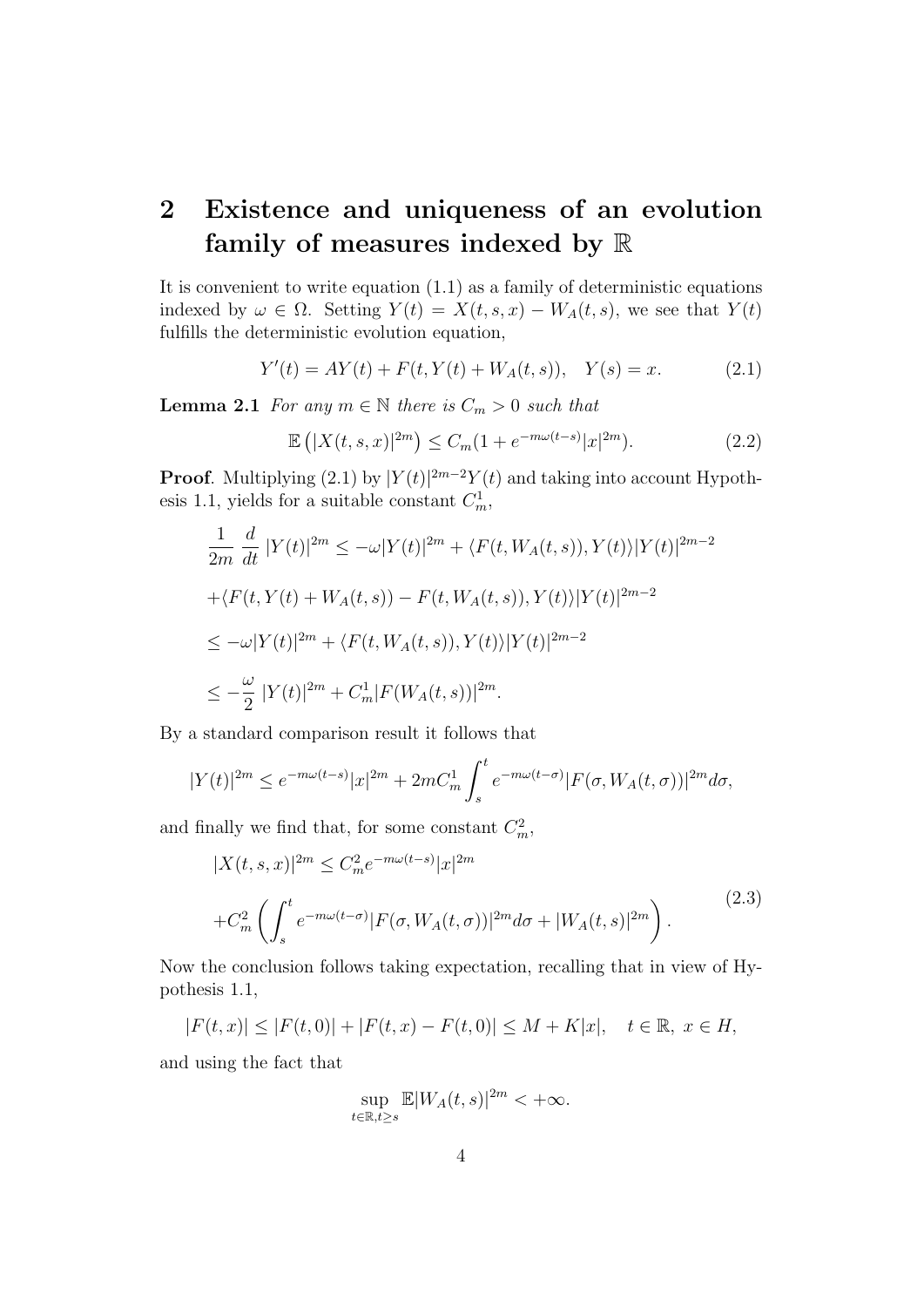$\Box$ 

The following lemma gives a generalization to the time dependent case of a result proved in [4].

**Lemma 2.2** Assume that Hypothesis 1.1 holds. Then for any  $t \in \mathbb{R}$ , there exists  $\eta_t \in L^2(\Omega, \mathcal{F}, \mathbb{P})$  (independent of x) such that

$$
\lim_{s \to -\infty} X(t, s, x) = \eta_t \quad \text{in } L^2(\Omega, \mathcal{F}, \mathbb{P}). \tag{2.4}
$$

Moreover,

$$
\mathbb{E}|X(t,s,x) - \eta_t|^2 \le 2e^{-2\omega(t-s)}(|x|^2 + C_2). \tag{2.5}
$$

**Proof.** Let  $h > 0$  and set  $Z(t) = X(t, s, x) - X(t, s - h, x), t \geq s$ . Then  $Z(t)$  is the mild solution of the following problem

$$
\begin{cases}\nZ'(t) = AZ(t) + F(t, X(t, s, x)) - F(t, X(t, s - h, x)) \\
Z(s) = x - X(s, s - h, x).\n\end{cases}
$$
\n(2.6)

Multiplying  $(2.6)$  by  $Z(t)$  and taking into account Hypothesis 1.1, yields

$$
\frac{1}{2} \frac{d}{dt} |Z(t)|^2 \leq -\omega |Z(t)|^2.
$$

Therefore

$$
|X(t,s,x) - X(t,s-h,x)|^2 = |Z(t)|^2 \le e^{-2\omega(t-s)}|x - X(s,s-h,x)|^2.
$$

Now, by Lemma 2.1 it follows that

$$
\mathbb{E}|X(t,s,x) - X(t,s-h,x)|^2 \le 2e^{-2\omega(t-s)}(|x|^2 + C_2(1+e^{-2\omega h}|x|^2). \tag{2.7}
$$

Consequently, for any  $t \in \mathbb{R}$  and any  $x \in H$ , there exists the limit

$$
\lim_{s \to -\infty} X(t, s, x) := \eta_t(x) \quad \text{in } L^2(\Omega, \mathcal{F}, \mathbb{P}).
$$

Moreover, letting  $h \to \infty$ , yields (2.5) (if we know that  $\eta_t(x)$  is independent of  $x$ ).

It remains to show that  $\eta_t(x)$  is independent of x.

Let  $x, y \in H$  and set  $V(t) = X(t, s, x) - X(t, s, y)$ . Then  $V(t)$  is the solution of the following problem

$$
\begin{cases}\nV'(t) = AV(t) + F(t, X(t, s, x)) - F(t, X(t, s, y)) \\
V(s) = x - y.\n\end{cases}
$$
\n(2.8)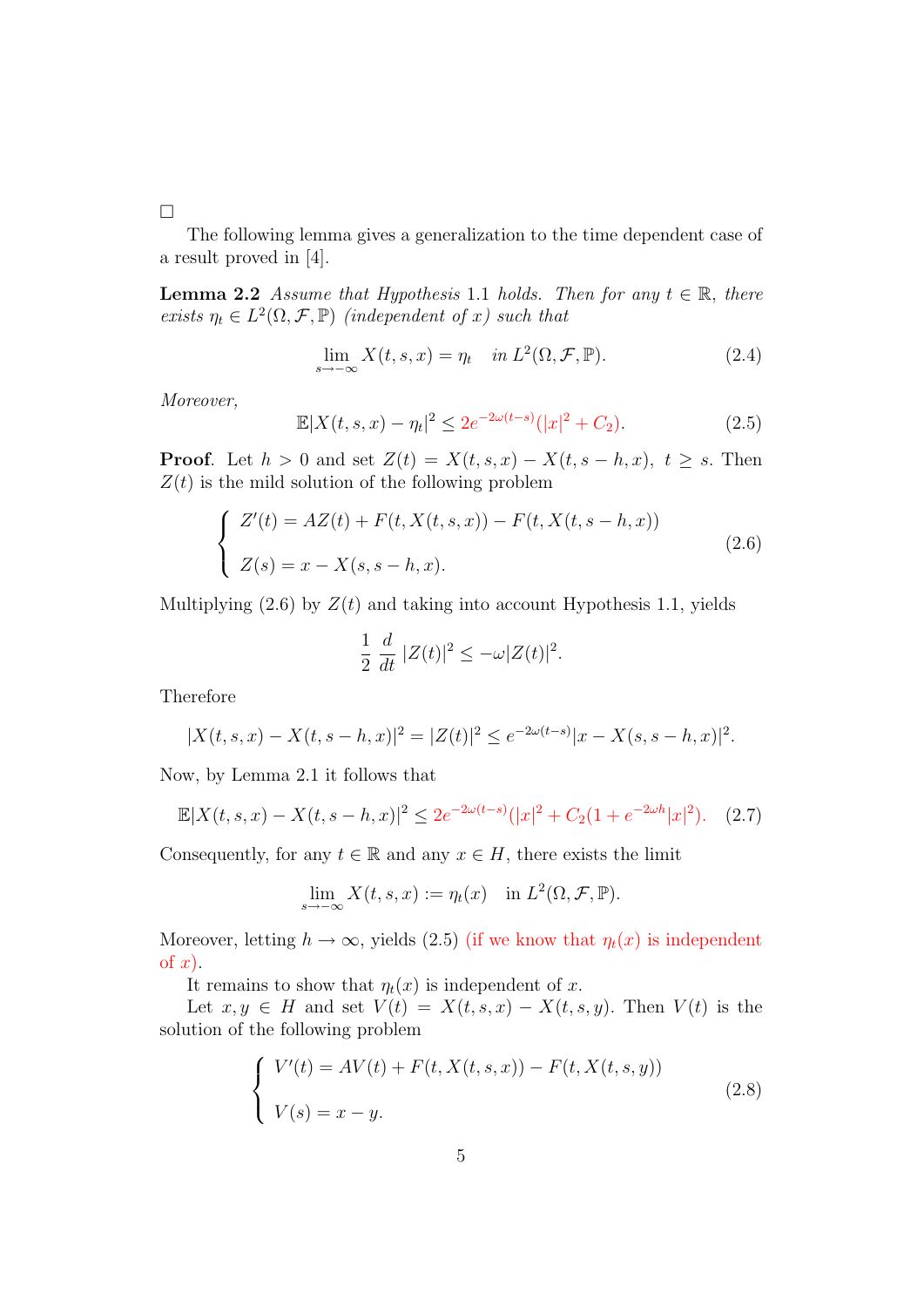Multiplying  $(2.8)$  by  $V(t)$  and taking into account Hypothesis 1.1, yields

$$
\frac{1}{2} \frac{d}{dt} |V(t)|^2 \le -\omega |V(t)|^2,
$$

so that

$$
|X(t,s,x) - X(t,s,y)|^2 = |V(t)|^2 \le e^{-2\omega(t-s)}|x-y|^2.
$$

Letting  $s \to -\infty$  we see that  $\eta_t(x) = \eta_t(y)$ , as required.  $\Box$ 

In the following we shall denote by  $\nu_t$  the law of  $\eta_t$ ,  $t \in \mathbb{R}$ .

**Proposition 2.3** ( $\nu_t$ )<sub>t∈R</sub> is an evolution system of measures indexed by R,

$$
\int_{H} P_{s,t} \varphi(x) \nu_s(dx) = \int_{H} \varphi(x) \nu_t(dx), \quad s \le t, \ \varphi \in C_b(H). \tag{2.9}
$$

Moreover, for all  $\varphi \in C_b(H)$  we have

$$
\lim_{s \to -\infty} P_{s,t}\varphi(x) = \int_H \varphi(y)\nu_t(dy), \quad x \in H \tag{2.10}
$$

**Proof.** Let us first prove (2.10). Let  $\varphi \in C_b(H)$ . Letting  $s \to -\infty$  in the identity

$$
P_{s,t}\varphi(x) = \mathbb{E}[\varphi(X(t,s,x))],
$$

and recalling (2.4), yields

$$
\lim_{s \to -\infty} P_{s,t} \varphi(x) = \mathbb{E}[\varphi(\eta_t)] = \int_H \varphi(y) \nu_t(dy),
$$

and (2.10) is proved. Let us prove (2.9). Let  $s < t < \tau$ . Letting  $s \to -\infty$  in the identity

$$
P_{s,t}P_{t,\tau}\varphi(x) = P_{s,\tau}\varphi(x),
$$

recalling Remark 1.2 and taking into account (2.10), yields

$$
\int_H P_{t,\tau} \varphi(y) \nu_t(dy) = \int_H \varphi(y) \nu_\tau(dy).
$$

 $\Box$ 

The following result give informations on the asymptotic behaviour of  $P_{s,t}\varphi(x)$  when  $t\to\infty$ .

**Proposition 2.4** Let  $\varphi \in C_b^1(H)$ . Then for any  $s \in \mathbb{R}$  and  $x \in H$ , we have

$$
\lim_{t \to +\infty} \left[ P_{s,t} \varphi(x) - \int_H \varphi(x) \nu_t(dx) \right] = 0. \tag{2.11}
$$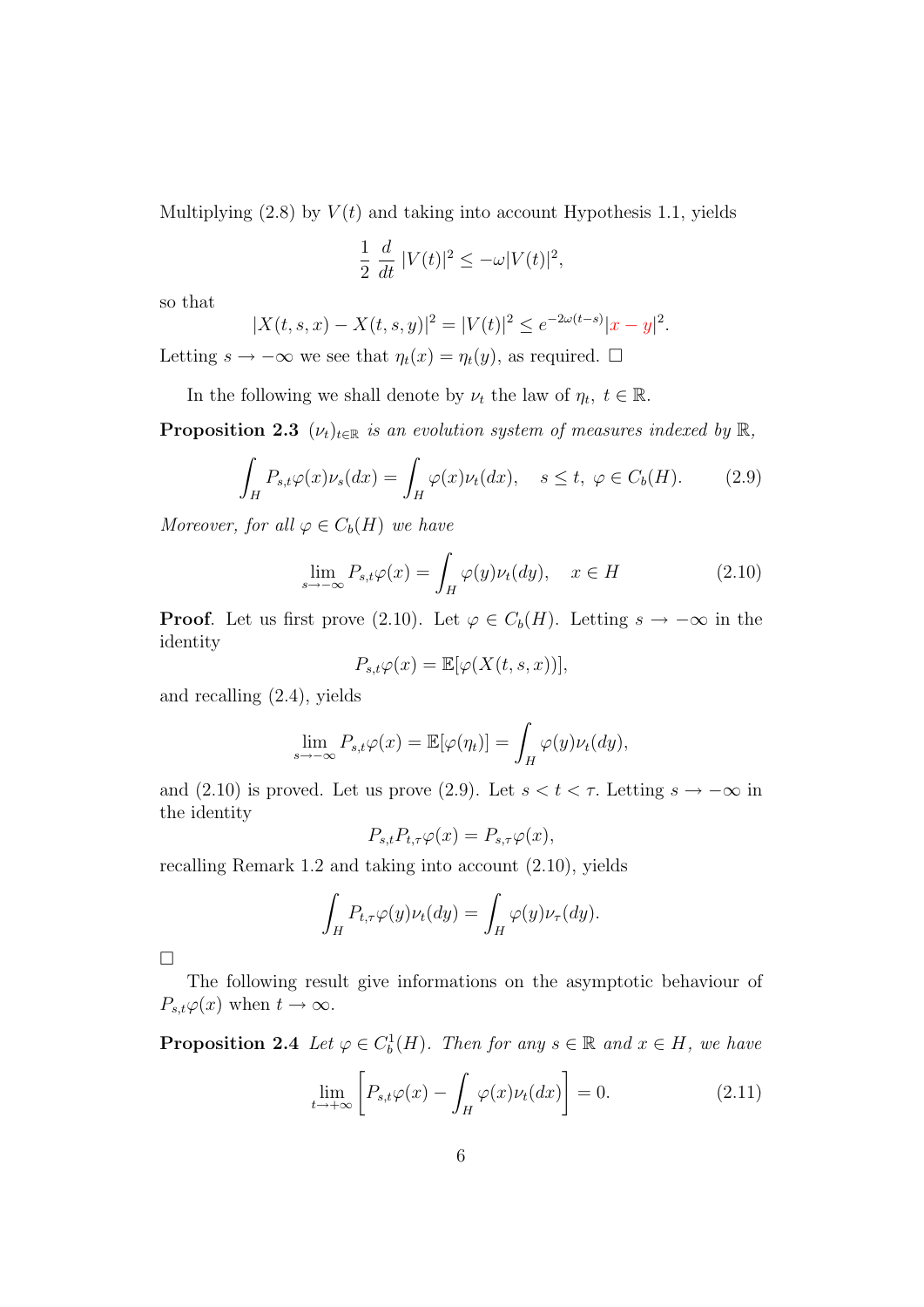**Proof.** Fix  $s \in \mathbb{R}$  and  $x \in H$  and choose  $s_1 < s$ . Set, for  $t > s$ 

$$
X(t) = X(t, s, x), \quad Y(t) = X(t, s_1, x)
$$

and  $Z(t) = X(t) - Y(t)$ . Then we have

$$
\frac{d}{dt} Z(t) = AZ(t) + F(t, X(t)) - F(t, Z(t)), \quad Z(s) = x - X(s, s_1, x).
$$

Multiplying scalarly both sides of this identity by  $Z(t)$  and taking into account the dissipativity of  $F(t, \cdot)$  yields

$$
\frac{d}{dt} |Z(t)|^2 \le 2\omega |Z(t)|^2,
$$

so that

$$
|X(t,s,x) - X(t,s_1,x)|^2 = |Z(t)|^2 \le e^{-2\omega(t-s)} |x - X(s,s_1,x)|^2.
$$

Letting  $s_1 \rightarrow -\infty$  yields

$$
|X(t,s,x) - \eta_t|^2 = |Z(t)|^2 \le e^{-2\omega(t-s)} |x - \eta_s|^2.
$$

Consequently

$$
\left| P_{s,t}\varphi(x) - \int_H \varphi(x)\nu_t(dx) \right|^2 = |\mathbb{E}[\varphi(X(t,s,x))] - \mathbb{E}[\varphi(\eta_t)]|^2
$$
  

$$
\leq ||\varphi||^2_{C_b^1(H)} \mathbb{E}(|X(t,s,x) - \eta_t|^2) \leq ||\varphi||^2_{C_b^1(H)} e^{-2\omega(t-s)} \mathbb{E}(|x - \eta_s|^2),
$$

which yields the conclusion.  $\square$ 

We end the paper with a uniqueness result.

**Proposition 2.5** Assume that  $(\zeta_t)_{t \in \mathbb{R}}$  is an evolution system of measures indexed by  $\mathbb R$  and that there exists  $C > 0$  such that

$$
\sup_{t \in \mathbb{R}} \int_{H} |x|^2 \zeta_t(dx) \leq C.
$$

Then  $\zeta_t = \nu_t$  for all  $t \in \mathbb{R}$ .

**Proof.** Let  $\varphi \in C_b^1(H)$ . By the assumption we have for  $s < t$ 

$$
\int_H P_{s,t}\varphi(x)\zeta_s(dx) = \int_H \varphi(x)\zeta_t(dx).
$$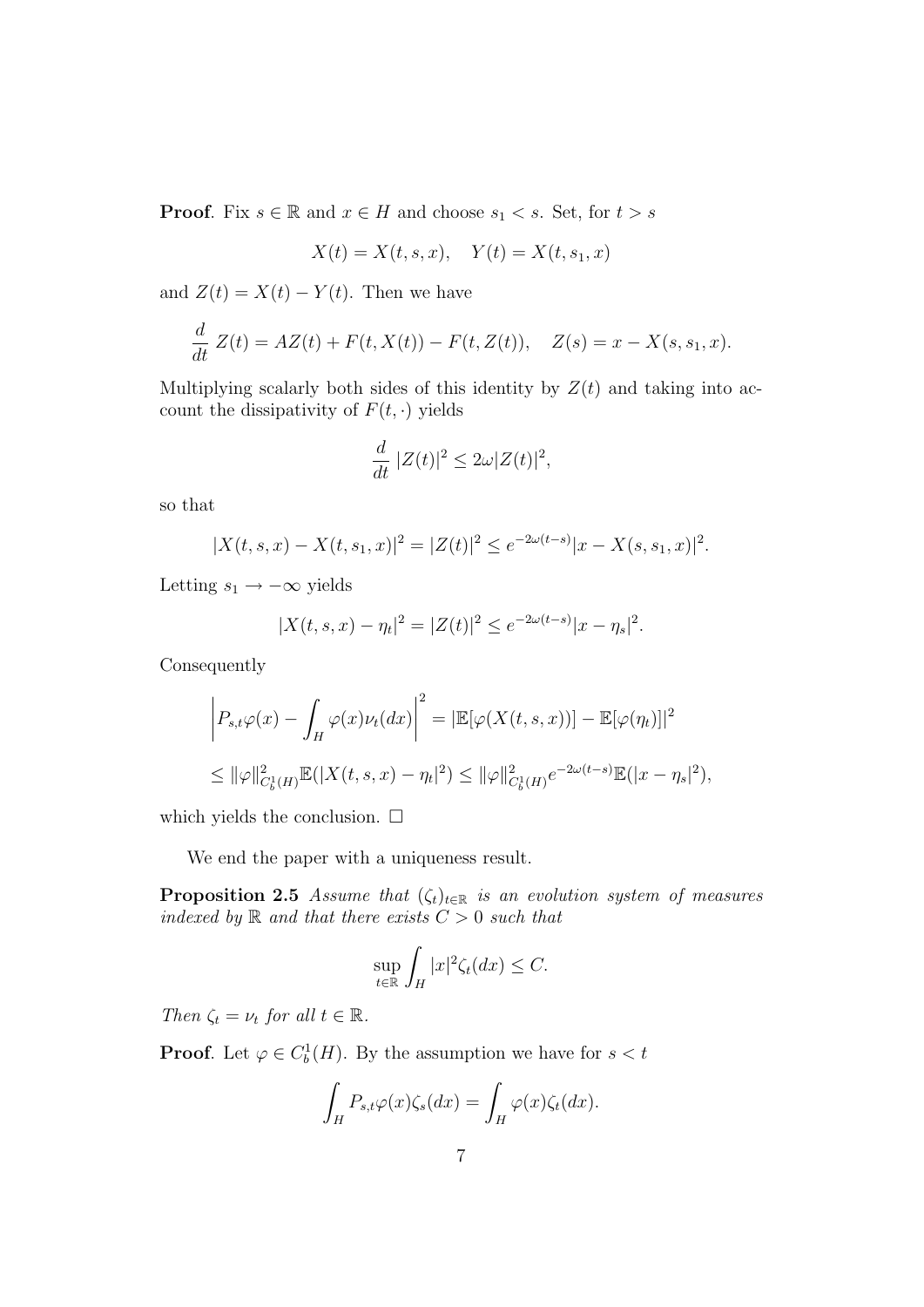We claim that

$$
\lim_{s \to -\infty} \int_{H} P_{s,t} \varphi(x) \zeta_s(dx) = \int_{H} \varphi(x) \nu_t(dx). \tag{2.12}
$$

By the claim it follows that  $\zeta_t = \nu_t$  by the arbitrariness of  $\varphi$ . To prove the claim write

$$
\int_{H} P_{s,t} \varphi(x) \zeta_{s}(dx) = \int_{H} \left( P_{s,t} \varphi(x) - \int_{H} \varphi(y) \nu_{t}(dy) \right) \zeta_{s}(dx) + \int_{H} \varphi(y) \nu_{t}(dy).
$$
\n(2.13)

But, since

$$
P_{s,t}\varphi(x) - \int_H \varphi(y)\nu_t(dy) = \mathbb{E}(\varphi(X(t,s,x) - \varphi(\eta_t)),
$$

we have, taking into account (2.5)

$$
|P_{s,t}\varphi(x) - \int_H \varphi(y)\nu_t(dy)|^2 \leq ||\varphi||^2_{C_b^1(H)} \mathbb{E}(|X(t,s,x) - \eta_t)|^2)
$$
  

$$
\leq 2e^{-2\omega(t-s)} (|x|^2 + C_2) ||\varphi||^2_{C_b^1(H)}.
$$

So,

$$
\left| \int_H \left( P_{s,t} \varphi(x) - \int_H \varphi(y) \nu_t(dy) \right) \zeta_s(dx) \right|
$$
  

$$
\leq 2 \| \varphi \|_{C_b^1(H)}^2 e^{-2\omega(t-s)} \left( C_2 + \int_H |x|^2 \zeta_s(dx) \right),
$$

and the conclusion follows.  $\Box$ 

## References

- [1] V. Bogachev, G. Da Prato and M. Röckner, *Existence of solutions to weak parabolic* equations for measures, Proc. London Math. Soc., (3), 88, 753-774, 2004.
- [2] G. Da Prato and M. Röckner, Singular dissipative stochastic equations in Hilbert spaces, Probab. Theory Relat. Fields, 124, 2, 261–303, 2002.
- [3] G. Da Prato and M. Röckner, A note on non autonomous stochastic differential equations, Proceedings of the Ascona Conference 2005 on Stochastic Analysis, to appear.
- [4] G. Da Prato and J. Zabczyk, Stochastic Equations in Infinite Dimensions, Cambridge University Press, 1992.